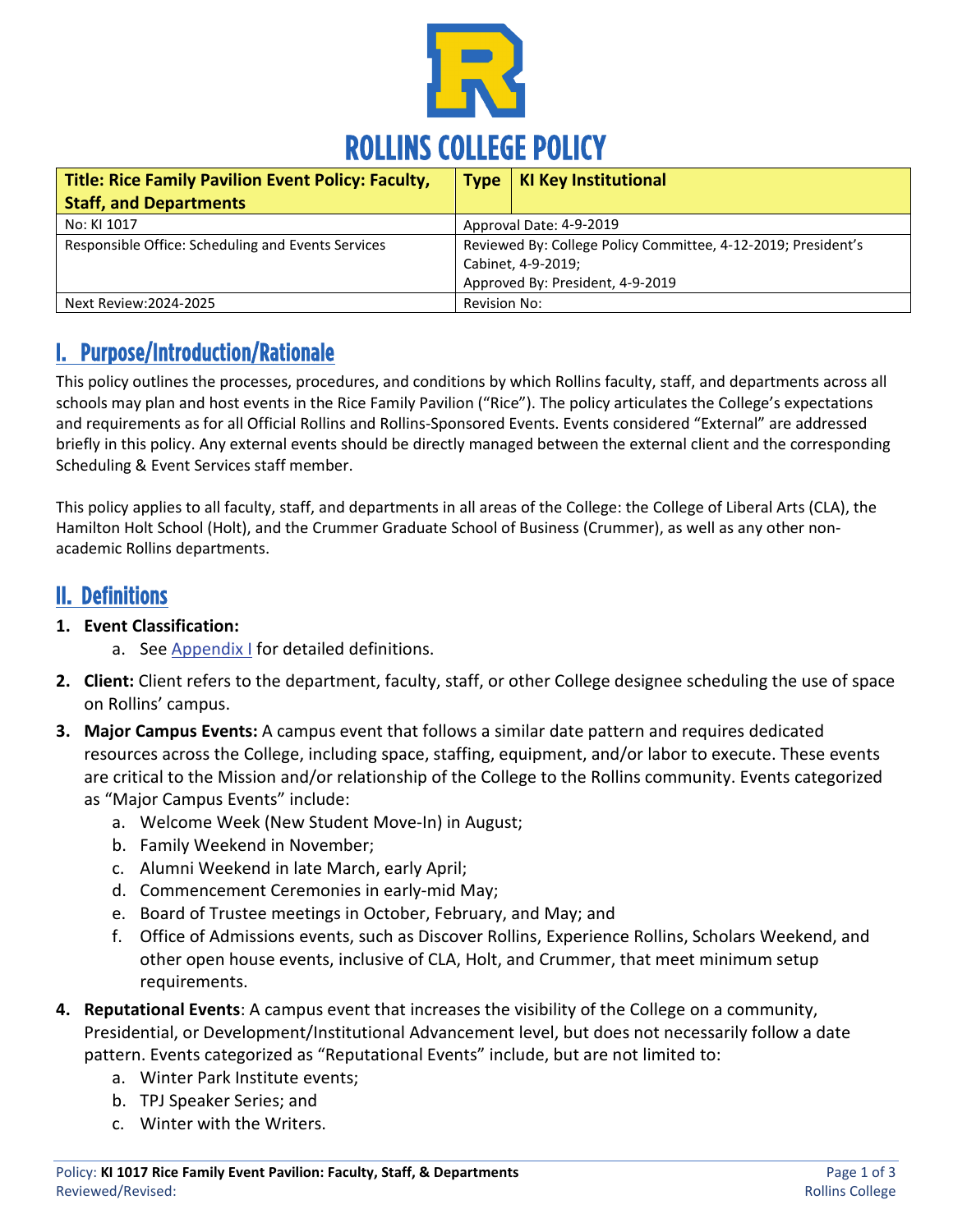- **5. Official College Events:** A campus event entirely organized by a registered student organization or official Rollins College department. Attendance is designed for the Rollins College community with no direct or indirect cost to attend. Student organizations raising funds for a philanthropic group associated with their organization or mission is an exception. Any charges (catering, speaker fees, special order equipment, unusual clean up, etc.) are paid with College funds. Standard facility fees are waived.
- **6. Rollins Sponsored Events:** A campus event scheduled and organized by a registered student organization or official Rollins College department. The Rollins College host must be present at the event and fulfill the "Responsibilities of an Organizer or Host." Attendance includes non-Rollins guests as well as Rollins College staff, faculty or students. An event/space request form must be completed and submitted to Scheduling and Event Services.

## III. Procedure or Application

- **1.** For process of requesting the use of the Rice Family Pavilion for an Official Rollins College or Rollins Sponsored event, please see the *Rollins Event Policy – Faculty, Staff, & Department* on the [Scheduling &](https://www.rollins.edu/scheduling-event-services/faculty-staff-student-events/index.html)  [Event Services Faculty, Staff & Student Event website.](https://www.rollins.edu/scheduling-event-services/faculty-staff-student-events/index.html)
- **2.** Any event considered a **Major Campus Event** will be scheduled at least one year in advance and will have the full facility fee waived. Associated costs to hold the event in that space, including, catering, entertainment, decorations, additional security staffing, specialty furniture, etc., will be charged to the Department/paid by the Client.
- **3.** Any event that is considered a **Reputational Event** may be scheduled at the earliest in the spring immediately preceding the upcoming academic year. These events will be considered for a full facility fee waiver based on the needs of the Client and desirability for the space. If another suitable or similar campus space is available, a staff member from Scheduling & Event Services may recommend the use of that space in lieu of Rice. Associated costs to hold the event in that space, including, catering, entertainment, decorations, additional security staffing, specialty furniture, etc., will be charged to the Department/paid by the Client.
- **4.** Any other **Official Rollins** and **Rollins Sponsored Events** will be considered for Rice based on the following.
	- a. Day requested: Any Official College or Sponsored Events requested during the academic year falling Monday-Thursday may take place at Rice and may be scheduled at the earliest in the spring semester immediately preceding the academic year in which the event will take place.
	- b. Meeting setup minimums: Rice Pavilion banquet room will only be scheduled when it meets the setup minimums listed below. The Rice Pavilion Rotunda may be used for smaller standing receptions of up to 100 guests.
		- i. Round style: 70 seats
		- ii. Hollow square: 45 seats
		- iii. U-shape: 35 seats
		- iv. Reception: 100 seats
		- v. Classroom: 50 seats
		- vi. Theater: 100 seats
- **5.** If the event is neither a Major Campus Event, Reputational Event, or one or more of the following criteria are met, Rice may not be scheduled, or a rental fee may be assessed.
	- a. Alternative locations available on campus: Scheduling and Event Services staff will consult the College's Event Management Software ("EMS") to determine if an alternate campus location is available for the date, time, setup and size requested. If so, the alternate space will be scheduled.